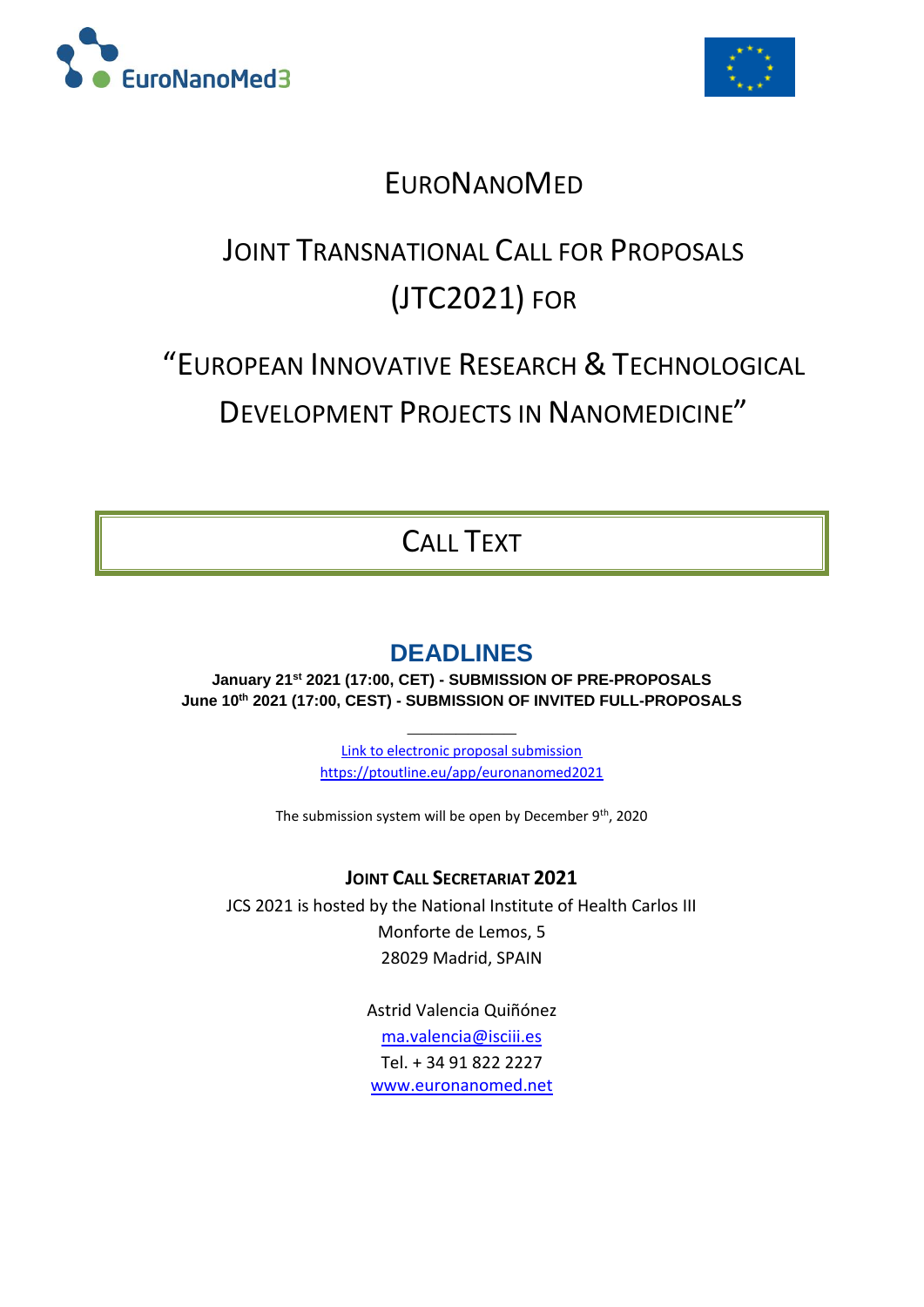**.** 

## **INTRODUCTION & MOTIVATION**

**Nanotechnology** is a strategic priority for Europe. Technologies related to this sector have a vast potential for developing public welfare and economic growth, as well as for changing the way of life of citizens in many fields of application: healthcare, Information and Communication Technologies (ICT), environment, etc.

*Nanomedicine is the application of nanotechnology to achieve breakthroughs in healthcare. It exploits materials and methods at the nanometer scale (from one nanometer to hundreds of nanometers) that are designed to posses improved and, often, novel physical, chemical and/or biological properties.*

*Nanomedicine has the potential to enable early detection and prevention of diseases, and to significantly improve diagnosis, treatment and follow-up of diseases. It is perceived as embracing five main sub-disciplines that in many ways are overlapping and underpinned by the following common technical issues:* 

> *- analytical tools - nanoimaging - nanomaterials and nanodevices - novel therapeutics and drug delivery systems - clinical, regulatory and toxicological issues*

Over the last few years, Europe has successfully contributed to many of the achievements of the basic research dedicated to nanotechnologies. However, regarding the nanomedicine field in Europe, a critical issue concerns the capability of the research and technology development players to effectively move innovation from basic knowledge into either industrial or clinical applications, i.e. translational research\*. In order to bridge this gap between research and clinical/commercial applications in nanomedicine it is essential that the efforts are made at the European level, so that a critical size in terms of R&D projects portfolio and scientific excellence is reached, and a sufficient level of competitiveness is achieved.

In this context, the European Union has supported the **ERA-NET EuroNanoMed in the field of nanomedicine** since 2008. Based on its success, support to the European nanomedicine research community is continuing through a third **EuroNanoMed ERA-NET initiative under** 

<sup>\*</sup>*Translational research transforms discoveries arising from "the bench" to the patients "bedside",* i.e. *from basic research – in which scientists study disease at a molecular or cellular level – to the clinical and/or industrial level. Its purpose is to improve and strengthen collaboration spanning various research fields.*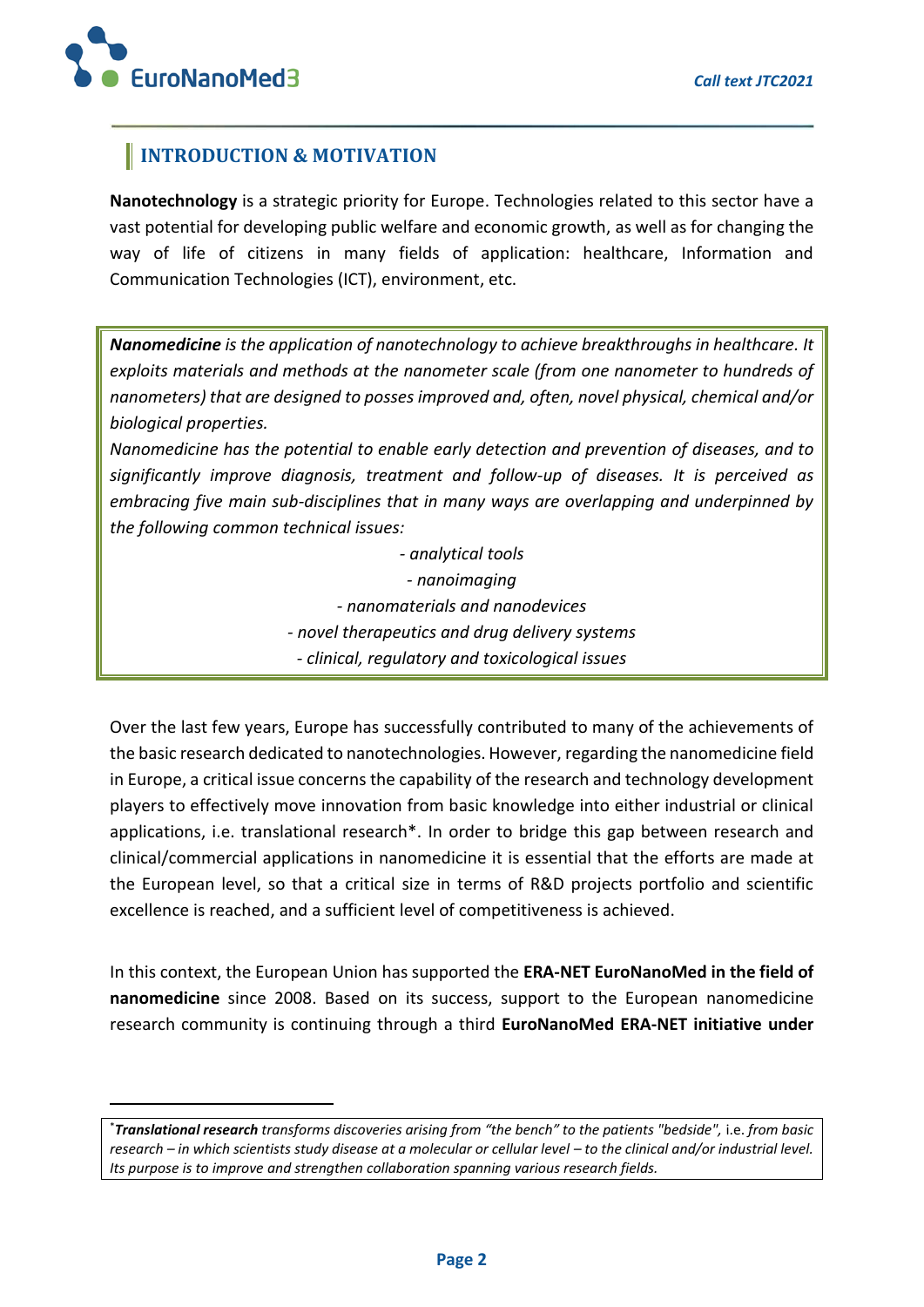

**Horizon 2020, EuroNanoMed III (2016-2021).** Please visit our website for more information about this initiative: [www.euronanomed.net](http://www.euronanomed.net/)

This ERA-NET serves as a platform for funding agencies and ministries to develop joint activities and programmes in order to coordinate high quality research in nanomedicine across national borders. The funding organisations listed below, have decided to launch the 12<sup>th</sup> EuroNanoMed transnational call, to fund multinational innovative research projects in nanomedicine. The present Call for proposals will be conducted simultaneously by the participating funding organisations in their respective country/region and coordinated centrally by the **Joint Call Secretariat (JCS)**.

The call is opened and promoted simultaneously by the following funding organizations in their respective countries:

#### **Funding agencies involved**

- **Belgium (French speaking community) (FRS-FNRS), Belgium**
- **Bulgarian National Science Fund (BNSF), Bulgaria**
- **Technology Agency of the Czech Republic (TACR), Czech Republic**
- **Egyptian Academy of Scientific Research and Technology (ASRT), Egypt**
- **Estonian Research Council (ETAg), Estonia**
- **Agence Nationale de la Recherche (ANR), France**
- **Italian Ministry of Health (IMH), Italy**
- **Israel Ministry of Health (CSO-MOH), Israel**
- **State Education Development Agency (SEDA/VIAA), Latvia**
- **Research Council of Lithuania (RCL), Lithuania**
- **National Centre for Research and Development (NCBR), Poland**
- **Executive Agency for Higher Education, Research, Development and Innovation Funding (UEFISCDI), Romania**
- **Academie Slovaque des Sciences (SAS), Slovakia**
- **Centro para el Desarrollo Tecnológico Industrial, E.P.E (CDTI), Spain**
- **Instituto de Salud Carlos III (ISCIII), Spain**
- **Ministry of Science and Technology (MoST), Taiwan**
- **Research Council of Turkey (TUBITAK), Turkey**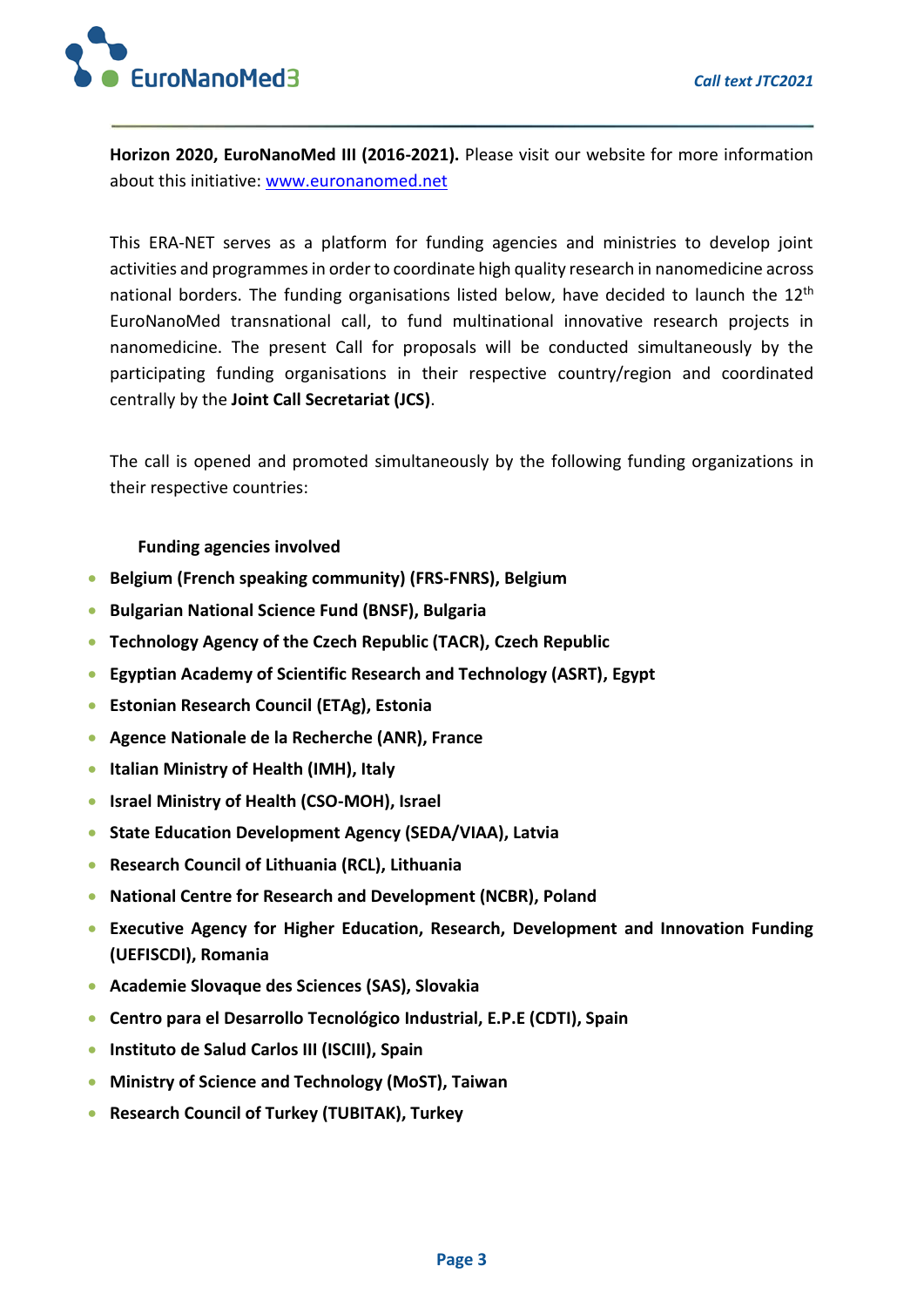

## **1. AIM OF THE CALL**

The aims of the call are:

- To support **translational research projects** that combine innovative approaches in the field of nanomedicine and;
- To encourage and enable **transnational collaboration between public and private Partners** from academia (research teams from universities, higher education institutions, public research institutions) and clinical/public health research (research teams from hospital/ public health, healthcare settings and other healthcare organisations) or research teams from industrial enterprises (all size). **The participation of Medical Doctors from research organizations and SMEs (Small and Medium-size Enterprises) is strongly encouraged**. Please note that, for some funding organizations, industrial enterprises are not eligible for funding.

Project proposals will address multidisciplinary and translational research. Applicants must avoid the presentation of projects based in nanoscale naturally occurring processes or structures. The applications must cover at least one of the following areas that are equal in relevance for this call:

- a) **Regenerative medicine**
- b) **Diagnostics**
- c) **Targeted delivery systems**

In addition to the regular collaborative projects usually funded by the EuroNanoMed Programme, the 12<sup>th</sup> call includes a new type of financing for short collaborative projects that last as maximum 2 years. Modalities are:

## **1.1 REGULAR COLLABORATIVE PROJECTS**

This refers to projects with duration **from 24 to 36 months**. At the end, projects should fall within, but are not limited to, [Technology Readiness Levels](https://ec.europa.eu/research/participants/data/ref/h2020/other/wp/2018-2020/annexes/h2020-wp1820-annex-g-trl_en.pdf) (TRL) 3-6, although for being realistic and coherent with the characteristics of the call, projects should propose advancements for a maximum of two TRL levels during their lifetime. TRL level must be understood as the level achieved by the end of the three-year-project. Industry engagement should be appropriate for the TRL range being investigated.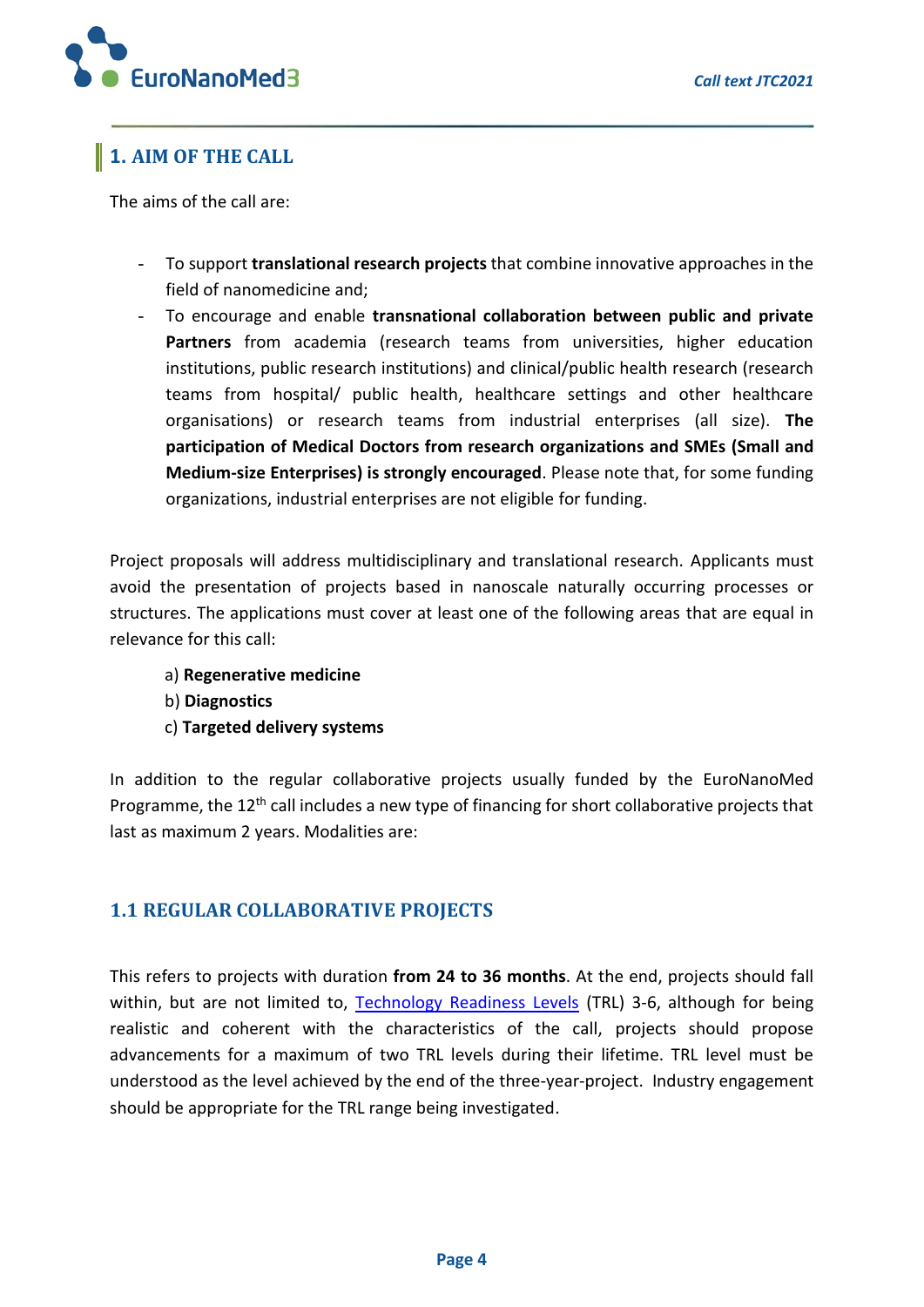

For a better understanding of the objectives and a more efficient evaluation, applicants are asked to specify to which of the two categories described below the project falls, according to its TRL, degree of innovation and expected time to market:

- 1) **Innovation applied research projects**: Proof of concept projects for innovative applications with analytical/experimental research and/or implementation and integration of components and test in laboratory and/or animal models. Safety and nanotoxicity should be taken into account when relevant. The viability of a path that may lead the experimental and/or analytical results (for TRL 3) and/or demonstrators (for TRL 4) to a future application at medium/long term shall also be demonstrated.
- 2) **Projects with high potential of applicability at short/medium term**: Projects closer to the market for the validation of demonstrators and prototypes in a realistic laboratory (for TRL 5) and/or relevant simulated operational field environment (for TRL-6). The viability of a path that may lead the validated systems and results to real products shall be demonstrated. Industrial engagement is crucial in this type of projects. Medical regulatory aspects have to be properly considered.

In both categories under regular collaborative projects (1 and 2), it is highly recommended to underline the technical risks and required effort to advance to the next TRL levels, as an assessment of the level of development achieved at the end. Performance indicators must be proposed to evaluate it.

## **1.2 SHORT COLLABORATIVE PROJECTS**

This refers to shorter projects with duration **from 12 to 24 months**. In this modality, projects with TRLs as described for regular collaborative projects (ending at TRLs 3-6) can be included, but the 12<sup>th</sup> call for funding will also consider activities at a very early stage of turning research outputs into a commercially or socially valuable proposition. The short collaborative projects modality aims to maximise the value of nanomedicine research, by funding further work to verify the innovation potential of ideas arising, and technologically validated, from previous projects (ending at TRLs 7-9).

In order to use nanomedicines/nanodevices in clinical practice, additional advances and further understanding are, therefore, still needed and achievable. ENM is committed to advance nanomedicine toward any translational focus with anticipated impact relative to the risk and investment and also invites applications that focus on improving outcomes e.g.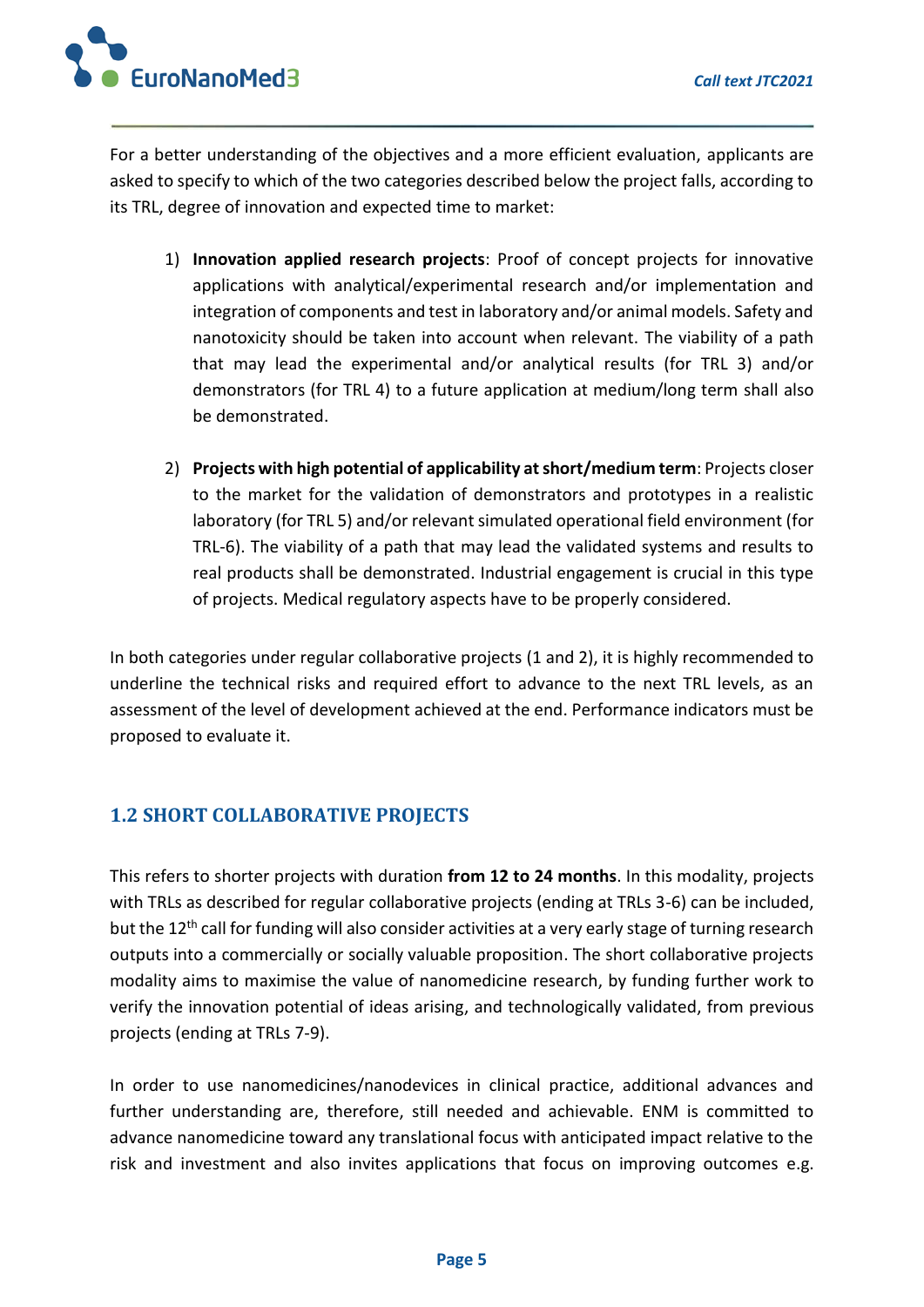

improve the current drug development process, consistency and reproducibility studies, studies such as safety surveillance, studies to support use in special populations…

Besides technical tasks in the product development, this type of grant would support, among others:

- establishing viability, overcoming technical issues and focusing overall direction
- clarifying IPR position and strategy
- providing feedback for budgeting and other forms of commercial discussion
- initiating precompetitive development
- validation or services related to clinical trials

Short Collaborative Projects are intended to be faster and more flexible than Regular Collaborative Projects in relation to the consortium agreement signature process and reporting. **Some Funding Organizations have restrictions about this modality**. We highly recommend to check their eligibility rules, in which is also included the maximum funding per project (*Guidelines for applicants*).

For both modalities proposals may include, but are not limited to: identification, characterisation and validation of biomarkers, early diagnosis, convergence of nanotechnology and stem cell technology, cell biology applied to nanomedicine, multimodal imaging agents or techniques, point of care diagnostics (on site sensors), standardised procedures for preparation & characterisation of drug delivery systems, regenerative, gene or cell therapies using nanotechnology and development and use of nanomaterials for medical purposes. Pre-clinical and early clinical studies are eligible subject to national/regional regulations.

Proposals **must clearly demonstrate the potential health impact and/or economic impact** as well as **the added-value of transnational collaboration**: sharing of resources (models, registries, diagnosis, etc.), harmonisation of data, sharing of specific know-how and/or innovative technologies.

Furthermore, additional elements must be taken care of in the application:

- The design of the study (sample collection, statistical power, interpretation, relevant models for hypothesis validation) must be well justified and should be part of the proposal;
- When appropriate: strategies for patient recruitment, retention, assessment, and analysis must be included. The study design and objectives should take into consideration the population that would be needed in order to pursue clinical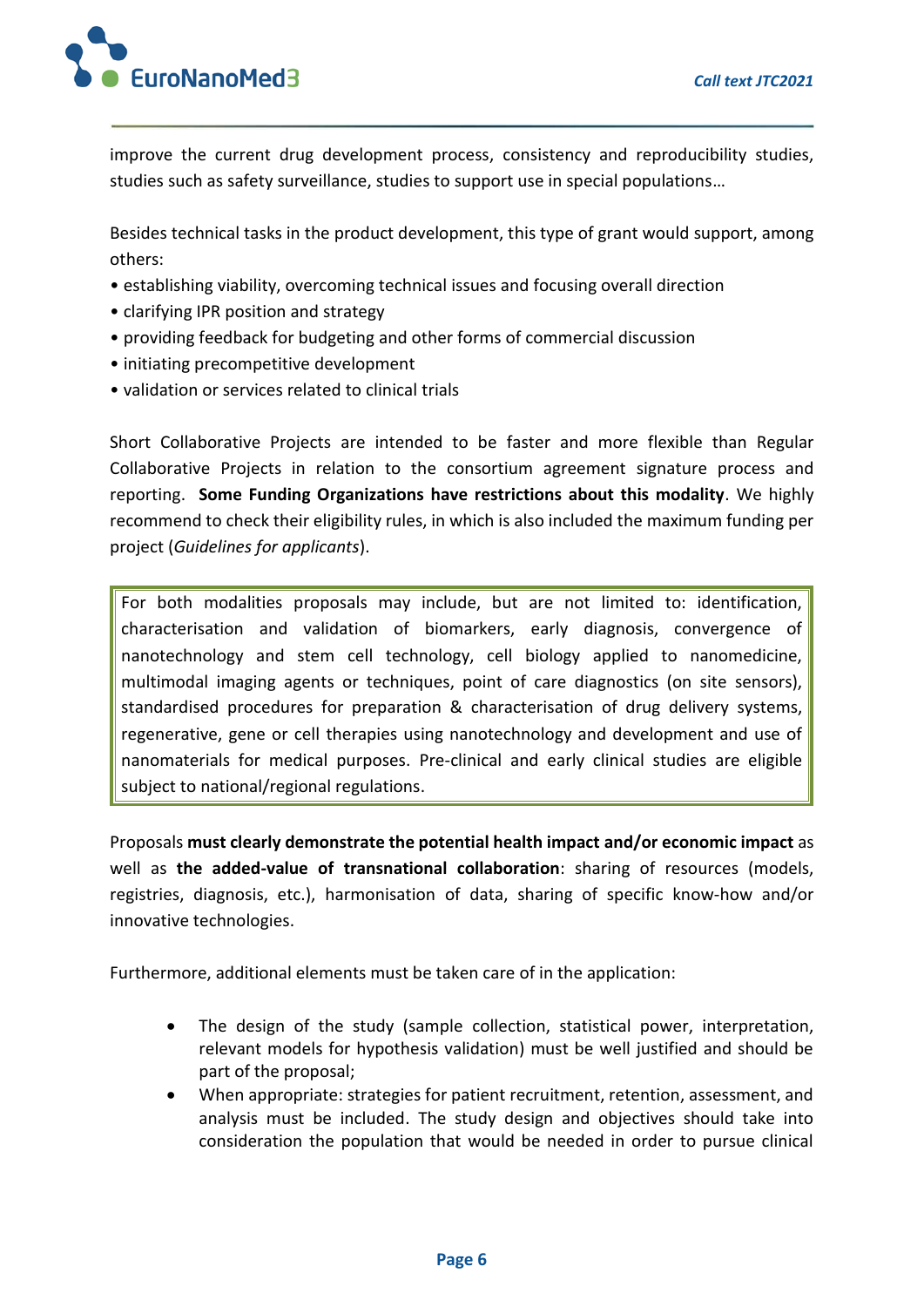

trials or other health care related studies in a particular disease. Data supporting the recruitment numbers is recommended.

- Appropriate bioinformatics and statistical skills should constitute, whenever justified, an integral part of the proposal;
- In case of an exploratory animal/clinical study, a detailed description is required as part of the Full Proposal Application Form (requirements are included in the Guidelines for Pre-clinical and Clinical studies). The review panel will scrutinize this information as part of the formal evaluation criteria (1-Excellence) of full proposals. Assistance for provision of the information on experimental design can be found in the general **ARRIVE** guidelines.

The new research data resulting from the project should be treated permissible according to th[e FAIR](https://www.nature.com/articles/sdata201618) principles, and deposited and shared, according to the national rules of the countries involved. It is strongly advised to make data accessible through [ELIXIR](https://elixir-europe.org/platforms/data/elixir-deposition-databases) - compiling a list of resources for the deposition of experimental, biomolecular data. To make research data findable, accessible, interoperable and re-usable (FAIR), a Data Management strategy for the proposed full project is mandatory in the second evaluation stage. Projects selected to receive funding in the current call, will be requested to present a more detailed Data Management Plan before month 6 from the official start of the project. Guidelines will be available in EuroNanoMed website [\(http://euronanomed.net/\)](http://euronanomed.net/).

Projects are required to discuss and respond to **[Responsible Research and Innovation \(RRI\)](https://euronanomed.net/joint-calls/enmiii-rri-guidelines/)** aspects, including co-creating, co-design and co-production. Projects are required to include a plan to disseminate results/outcomes and how to achieve higher levels of technological readiness.

The individual project partners of the joint applications should be complementary and the proposed work should contain novel, innovative, ambitious ideas with high application potential for the end users.

Active participation of early career researchers in project proposals is encouraged. For more details on the description and eligibility of ECRs, please go to the *Guidelines for Applicants, Annex 5.*

## **2. APPLICATION**

### **2.1 ELIGIBILITY CRITERIA**

Only transnational projects will be funded. Joint research proposals may be submitted by applicants belonging to one of the following categories (according to national/regional regulations, please see "Guidelines for applicants"):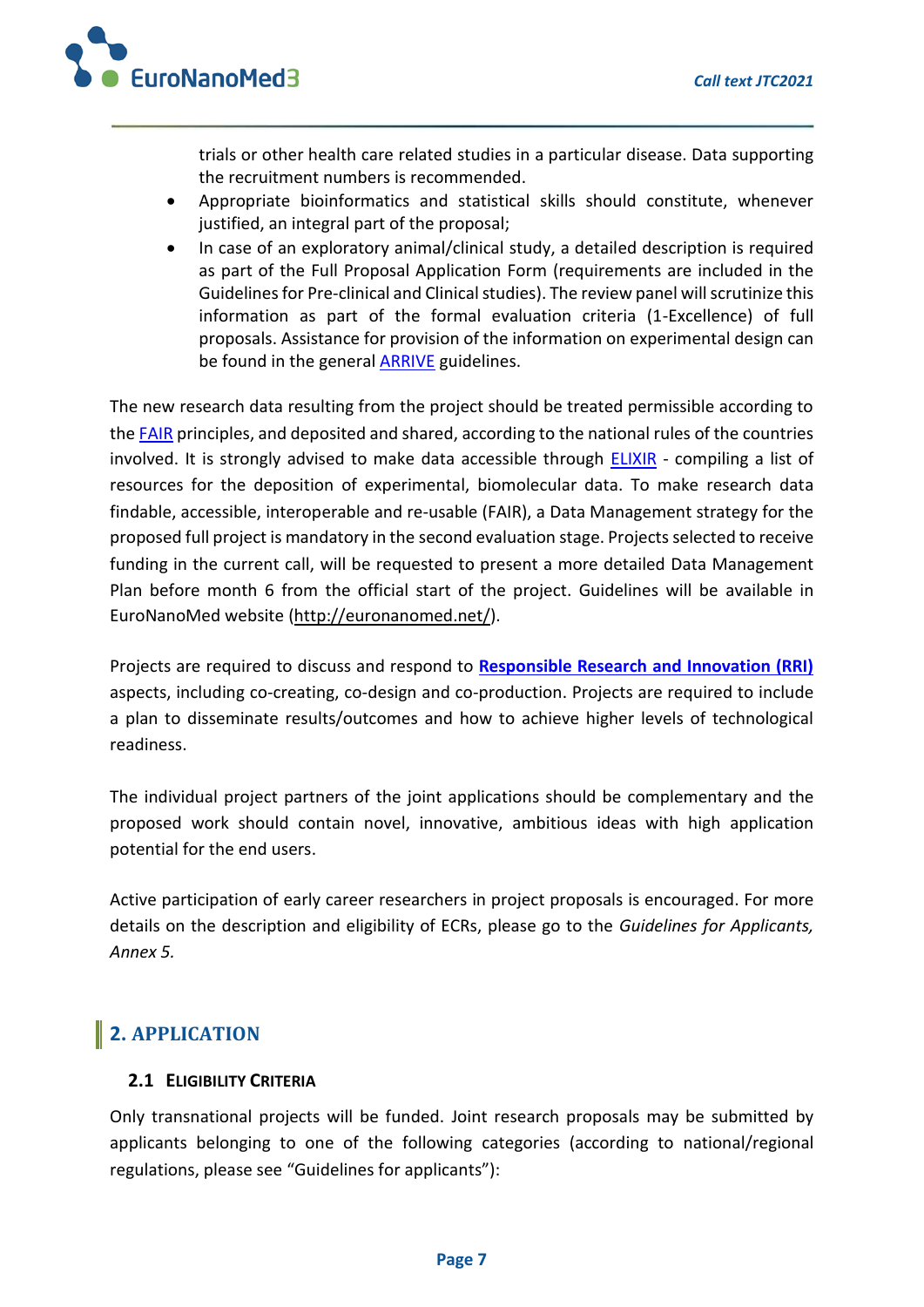

- **A. Academia** (research teams working in universities, other higher education institutions) **or research institutes;**
- **B. Clinical/public health sector** (research teams working in hospitals/public health and/or other health care settings and health organisations). Participation of **Medical Doctors is encouraged;**
- **C. Enterprise** (private companies of all sizes). Participation of **Small and Medium-size Enterprises (SMEs) is encouraged.**

**Each application must include partners from at least two of the three categories A, B and C.**  The number of participants and their research contribution should be appropriate for the aims of the transnational research project and be reasonably balanced in terms of international participation. Each transnational collaborative project should represent the critical mass to achieve ambitious scientific goals and should clearly demonstrate an added value from working together.

Each consortium submitting a proposal must involve a **minimum of three eligible and a maximum of five eligible partners from at least three different countries participating to the call** (see list above). The maximum number of partners can be increased from five to seven under certain circumstances (see below). No more than two eligible partners from the same country participating in the call will be accepted in one consortium.

Partners not eligible to be funded by one of the organisations participating in this Joint Transnational Call (e.g. from non-funding countries or not fundable according to national/regional regulations of the participating funding organisations) may participate in transnational projects if they are able to secure their own funding (self-funded partners). Such partners should state in advance the source of funding for their part in the project and are considered as full project partners. A letter of commitment must be included as an annex to the full proposal submitted at the second stage summarising the commitment of this partner to the project and demonstrating the source of funding. However, no more than one selffunded partner can be included in a consortium and the Partner coordinator must be eligible to be funded by the participating funding organisations (budget requesting partner) (see Annex I). **In any case, the maximum number of participants in a project consortium is seven (including budget-requesting partner and self-funded partner)**.

Applicants are encouraged to include partners from the following participating countries, whose scientific community has been under-represented in past EuroNanoMed calls**: Bulgaria, Czech Republic, Egypt, Estonia, Latvia, Lithuania, Romania, Slovakia, Taiwan, and Turkey**. If they include such partners, the maximum number of partners can be increased up to seven (see table below).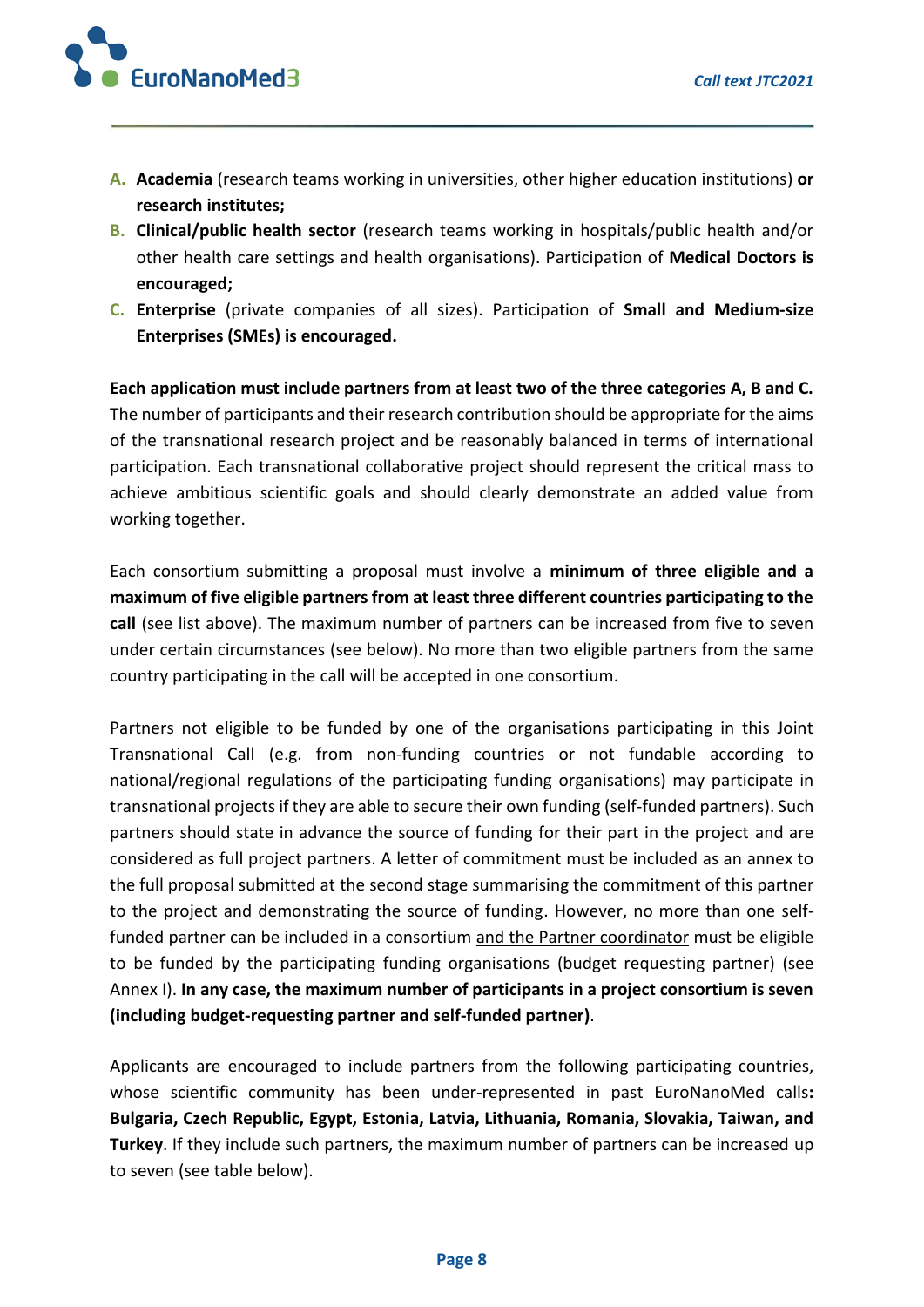

| <b>Number of partners</b><br>requesting funding<br>(eligible partners) | 4 | (only with at least<br>one underrepresented) | (only with at least<br>2 underrepresented) |
|------------------------------------------------------------------------|---|----------------------------------------------|--------------------------------------------|
| <b>Maximum number of</b><br>additional partners<br>with own funding    |   |                                              |                                            |

Each consortium must nominate a **project coordinator** among the project's principal investigators. The coordinating partner must be an eligible project partner for the national/regional funding organisation from which it requests support. The project coordinator will represent the consortium externally and towards the JCS and **Call Steering Committee CSC** (funding organisations' representatives), and will be responsible during the entire process for its internal scientific management such as controlling, reporting, intellectual property rights (IPR) issues and contact with the JCS.

Each project partner will be represented **by one (and only one) principal investigator**. Within a joint proposal, each project partner's principal investigator will be the contact person for the JCS and the relevant national/regional funding organisation.

Each principal investigator can submit only one proposal as project coordinator or up to two proposals as mere partner (e.g. the coordinator of a proposal cannot be partner in another proposal). Please note that this rule is subject to national/regional regulations, therefore applicants are strongly encouraged to contact their national/regional contact points to check their national/regional eligibility rules before submission (see also "Guidelines for applicants").

Whilst proposals will be submitted jointly by Partners from several countries/regions, budget requesting partners will be funded by the individual funding organisation of the respective country/region from which applicants have applied. The applicants are therefore subject to eligibility criteria of relevant funding organisations of the respective country/region. It is highly recommended to read carefully the funding rules and eligibility criteria of the relevant funding organisation.

**Applicants are strongly advised to contact their relevant funding organisation contact person before submitting an application; please note that for some countries/regions it might be mandatory.**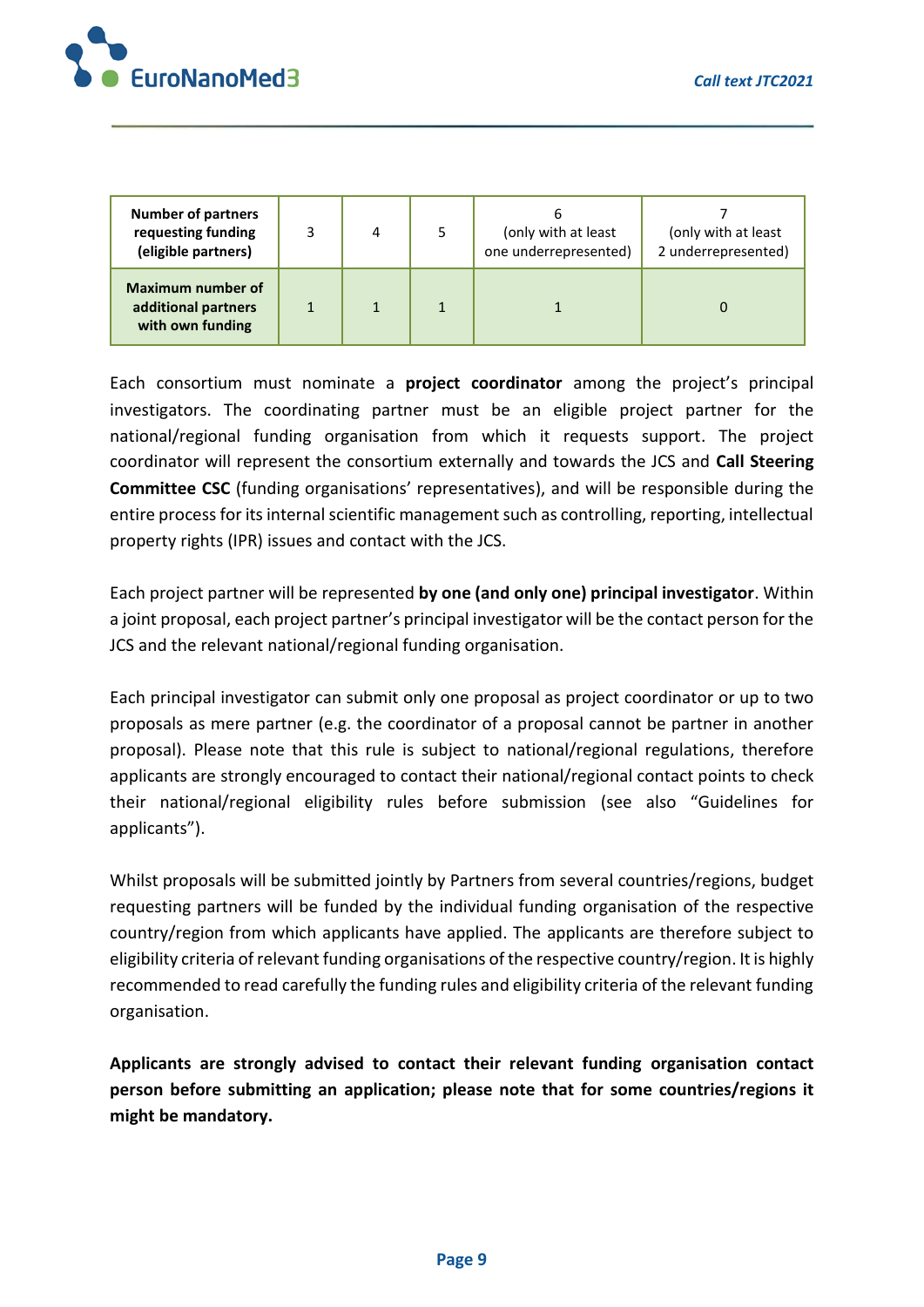

Please note that if a **partner** is found to be non-eligible at any step of the process by one of the funding organisations, the entire proposal will be rejected without further review. For a definition of eligible partners see ["Guidelines for applicants"](http://euronanomed.net/), the national/regional regulations, and contact your national/regional contact person.

#### **2.2 FINANCIAL AND LEGAL MODALITIES**

Funding is granted awarded as a grant for a maximum of three years for collaborative projects and two years for short collaborative projects according to EuroNanoMed funding organisation regulations (notwithstanding any potential no cost extension, subject to each funding organisation applicable regulations). **Eligible costs and funding provisions may vary according to the respective funding organisation's regulations**. Applicants must refer and adhere to the specific regulations and scientific remits of the funding organisation from which they seek support, as detailed in the National Announcements. Clarification may be obtained from the individual funding organizations (see Annex I).

#### **2.3 SUBMISSION OF JOINT PROPOSALS**

There will be a **two-step submission and evaluation procedure** for joint applications: preproposals and full proposals. In both cases, one joint proposal document (in English) shall be prepared by the partners of a joint transnational proposal, and must be submitted to the JCS by uploading it on the electronic submission system [\(https://ptoutline.eu/app/euronanomed2021\)](https://ptoutline.eu/app/euronanomed2021) by one spokesperson, the project coordinator. The two-step application process will have the following timetable:

| November 16th 2020                                       | Publication of the 12 <sup>th</sup> joint transnational call                                         |  |  |  |  |  |
|----------------------------------------------------------|------------------------------------------------------------------------------------------------------|--|--|--|--|--|
| December 9th 2020                                        | Opening of the submission system for pre-proposals                                                   |  |  |  |  |  |
| January 21st 2021                                        | Deadline for pre-proposal submission                                                                 |  |  |  |  |  |
| (17:00, CET)                                             |                                                                                                      |  |  |  |  |  |
| April 27th 2021                                          | Communication of the results of the pre-proposal<br>assessment (invitation for full proposal)        |  |  |  |  |  |
|                                                          |                                                                                                      |  |  |  |  |  |
| June 10th 2021 (17:00, CEST)                             | <b>Deadline for full proposal submission</b>                                                         |  |  |  |  |  |
| August 31 <sup>st</sup> - September 7 <sup>th</sup> 2021 | Rebuttal stage                                                                                       |  |  |  |  |  |
| September 21st - 23rd 2021                               | Peer Review Panel Meeting and CSC meeting for funding<br>recommendation to national funding agencies |  |  |  |  |  |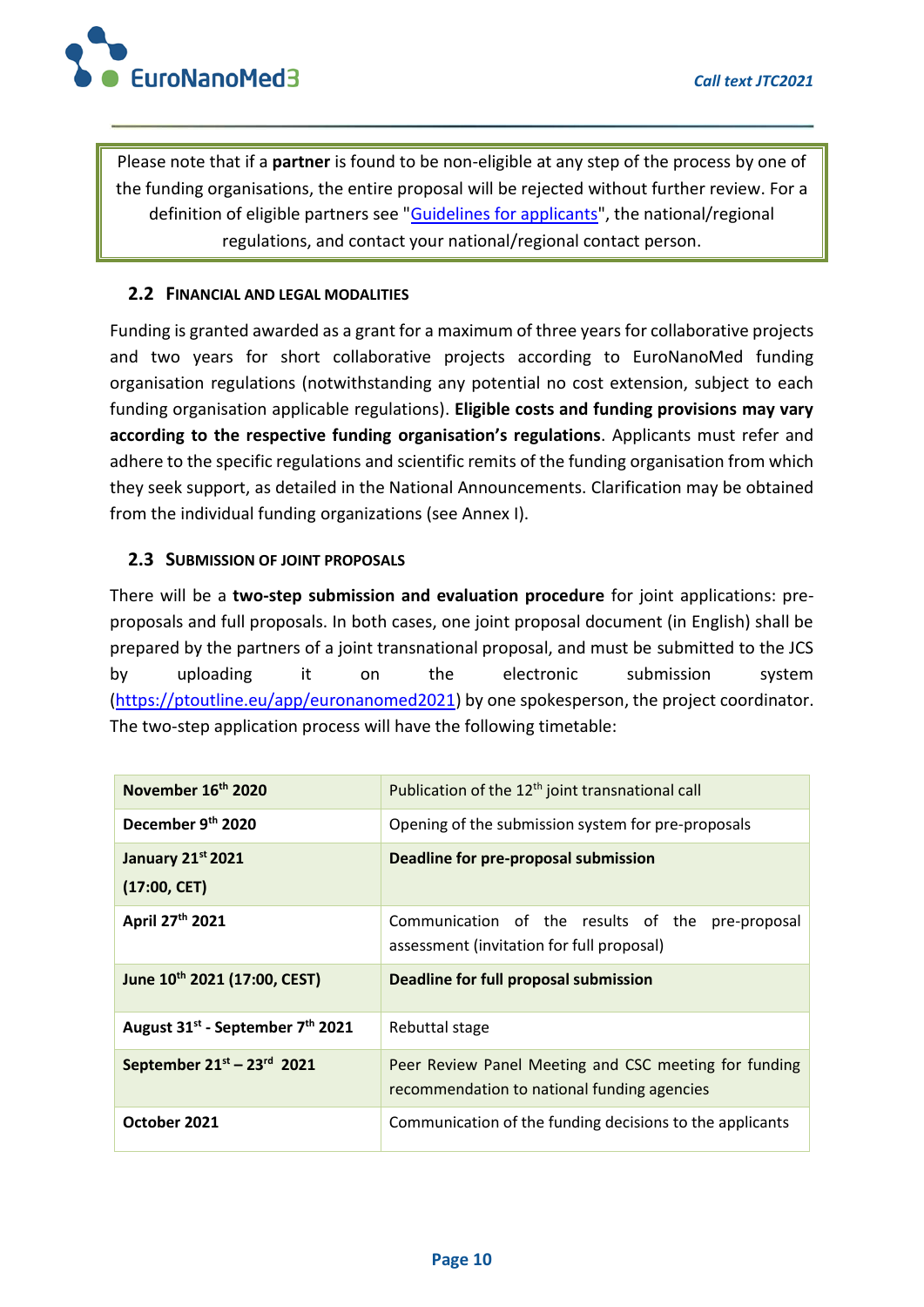

**Beginning of 2022 Expected project start** (subject to national procedures)

The pre-proposal template will be available on the EuroNanoMed website [\(www.euronanomed.net\)](http://www.euronanomed.net/).

An application template of the full proposal will be sent to the project coordinator by the JCS at the same time as the invitation to submit a full proposal. Information on how to submit proposals electronically is available in the document "Guidelines for applicants". Invited full proposals submitted without using the relevant template will be declared non-eligible.

- If applicable, a proposal should be submitted with a legal/ ethical approval document according to the concerned country's/region's regulations;
- If applicable, a proposal should be submitted with a formal declaration of "Participation with own budget" of the Associated Research Partner.

For applicants from some countries/regions it might be mandatory to submit the additional national/regional proposal and/or other information, in some cases before the deadline of this call, directly to the national/regional funding organisations. Therefore, applicants are strongly advised to check their funding organisations specific regulations. See "Guidelines for applicants" for more details.

Ethical issues must be addressed in each application, and according to the concerned country's/region's regulations.

The consortium will take all lawful steps to ensure confidentiality of the information and documents obtained during the evaluation and selection procedure of the joint call.

### **2.4 FURTHER INFORMATION**

If you need additional information, please contact the JCS, or your national/regional funding organisation Contact Person (see ["Guidelines for applicants"](http://euronanomed.net/) o[r www.euronanomed.net\)](http://www.euronanomed.net/).

## **3. FORMAL CHECK AND EVALUATION OF PROPOSALS**

### **3.1 Formal check and evaluation of pre-proposals**

The JCS will check all proposals to ensure that they meet the call's formal criteria (date of submission; number and category of participating countries; inclusion of all necessary information in English; appropriate limits on length). In parallel, the JCS will forward the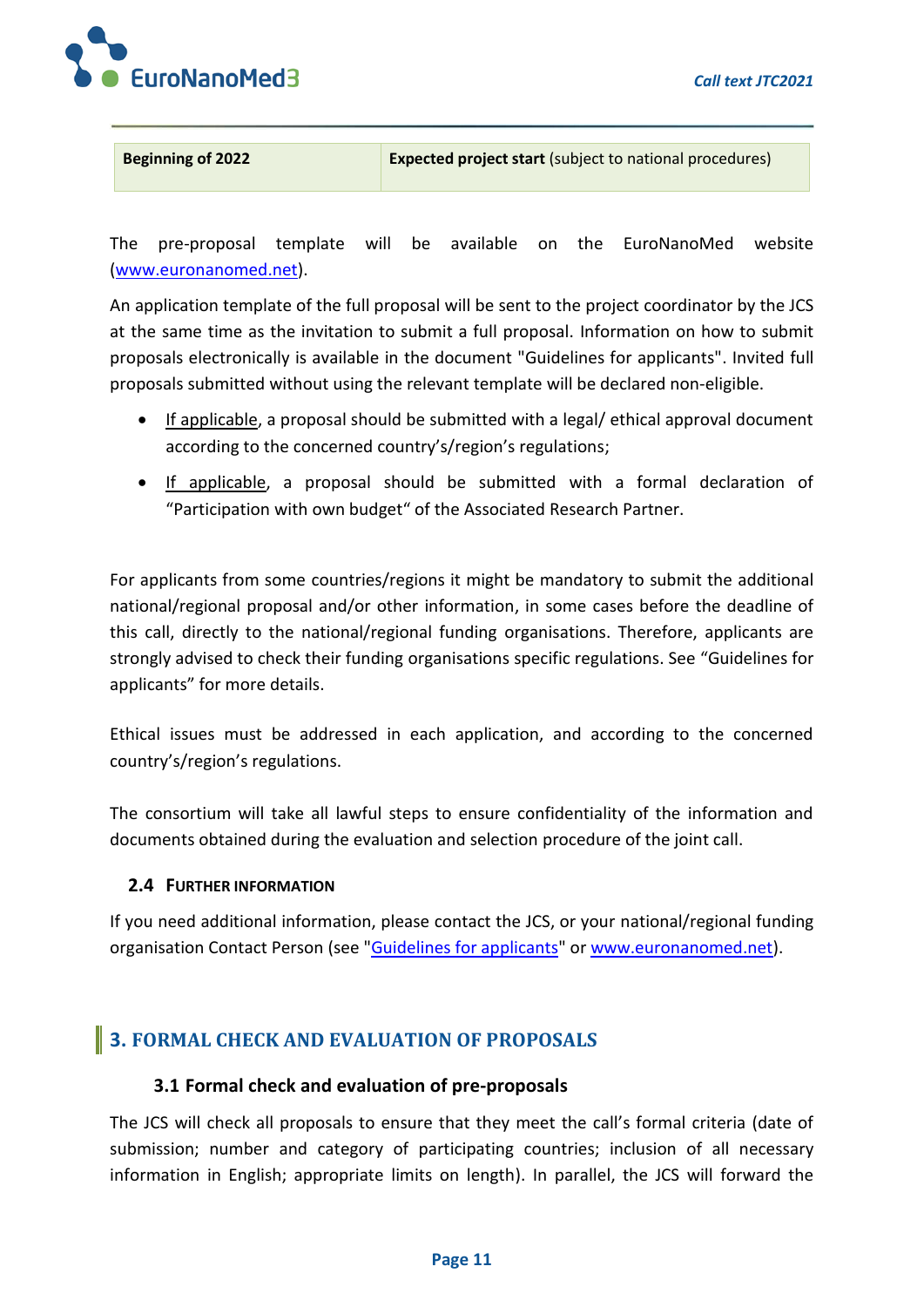

proposals to the national/regional funding organisations, which will perform a check for compliance to national/regional rules.

Please note that if a budget requesting partner is not eligible for funding, the whole proposal could be rejected (for a definition of eligible partners see "Guidelines for applicants" and national/regional regulations and contact your national/regional representative).

Each proposal passing the eligibility check (call secretariat and country/region) will be provided to at least three reviewers for a first evaluation (see evaluation criteria below). The reviewers will perform the assessment of the pre-proposal and complete a written evaluation form with scores and comments for each criterion. Pre-proposals which are not passing this assessment will not be considered for full proposal stage. The CSC members will meet to decide which proposals will be invited for the full proposal submission based on the reviewers' recommendations and to ensure a reasonable balance of requested and available national/regional budgets.

### **3.2 Formal check and evaluation of full proposals. Rebuttal stage**

Changes between pre- and full proposal are not allowed. The JCS will check the full proposals to ensure that they meet the call's formal criteria and have not changed substantially from the respective pre-proposals before sending them to the reviewers. Any fundamental changes between the pre- and full proposals concerning the composition of the consortium, objectives of the project or requested budget must be communicated to the JCS and to the national/regional funding organisations. In exceptional cases, these changes may be admitted if detailed justification is provided and if they are accepted by CSC.

Each full proposal will be allocated to at least three reviewers who fit the profile of the application. The reviewers will perform the assessment of the full proposal and complete a written evaluation form with scores and comments for each criterion (see evaluation criteria below). The reviewers will meet in a PRP panel to discuss all proposals and produce a list of proposals recommended for funding in a ranking list. The composition of the PRP will be available on the EuroNanoMed website after the full proposal step.

**Rebuttal stage**: before the PRP members meet to discuss each **full proposal** in a PRP meeting, each coordinator is provided with the opportunity of studying the assessments and commenting on the arguments and evaluations of the reviewers, which remain anonymous. This stage allows applicants to comment on factual errors or misunderstandings that may have been committed by the referees while assessing their proposal and to reply to reviewers' questions. However, issues which are not related with reviewers' comments or questions cannot be addressed and the work plan cannot be modified at this stage.

The applicants will have up to one week (**first week of September**) for this optional response to the reviewers' comments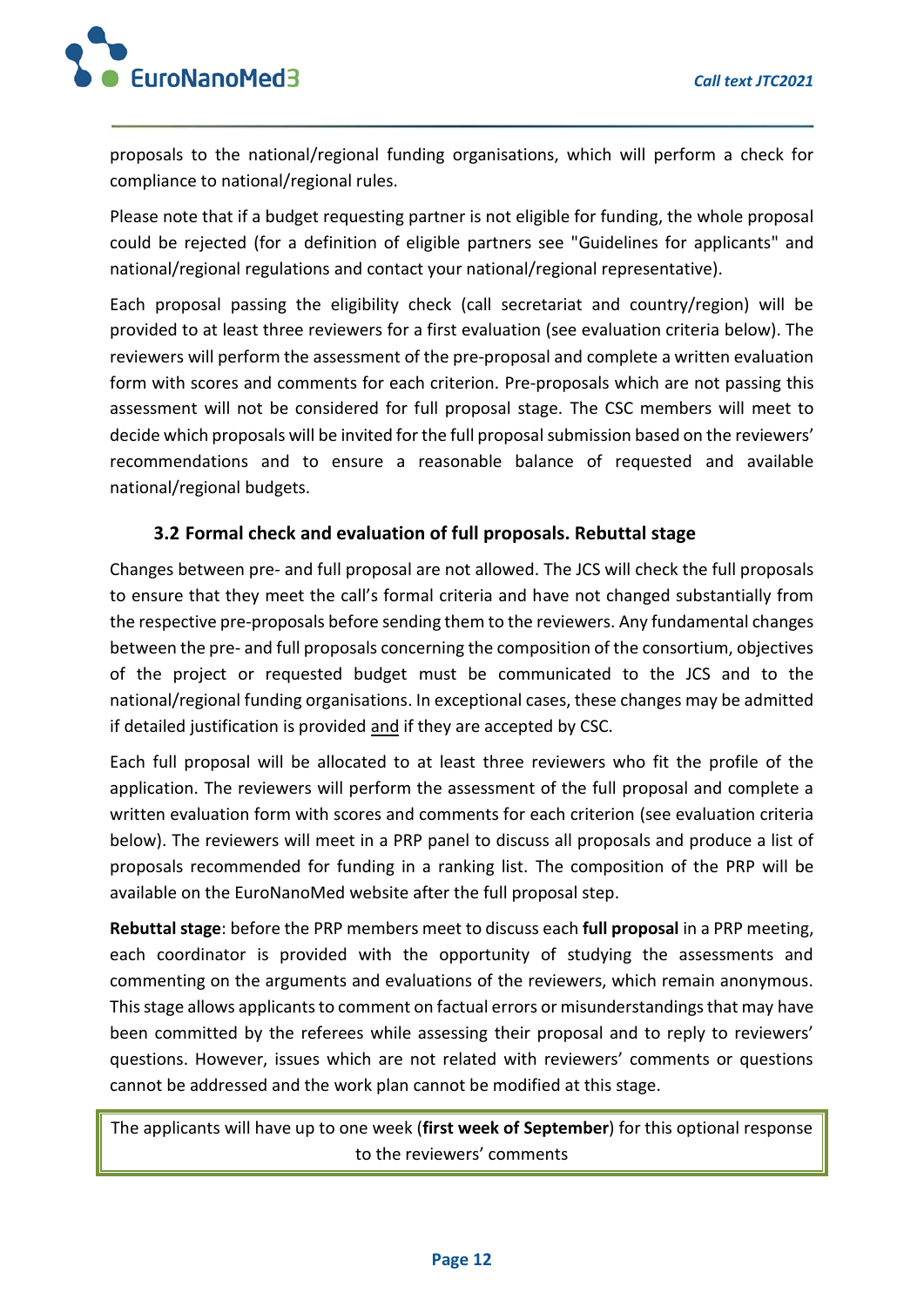

Answers sent after the notified deadline, or not related with reviewers' comments or questions will be disregarded.

### **3.3 Evaluation criteria**

Pre-proposals and full proposals will be assessed according to specific evaluation criteria using a common evaluation form as long as the proposals are within the scope of the Joint Transnational Call (proposals not fitting with the scope of the call will not be further evaluated). A scoring system from 0 to 5 will be used to evaluate the proposal's performance with respect to the different evaluation criteria.

#### **Scoring system**:

| <b>Score</b>   | <b>Category</b> | <b>Definition</b>                                                     |  |  |  |  |  |  |  |  |
|----------------|-----------------|-----------------------------------------------------------------------|--|--|--|--|--|--|--|--|
| $\bf{0}$       | Failure         | The proposal fails to address the criterion in question, or cannot be |  |  |  |  |  |  |  |  |
|                |                 | judged because of missing or incomplete information                   |  |  |  |  |  |  |  |  |
| 1              | Poor            | The proposal shows serious weaknesses in relation to the criterion    |  |  |  |  |  |  |  |  |
|                |                 | in question                                                           |  |  |  |  |  |  |  |  |
| $\mathfrak{p}$ | Fair            | The proposal generally addresses the criterion, but there are         |  |  |  |  |  |  |  |  |
|                |                 | significant weaknesses that need corrections                          |  |  |  |  |  |  |  |  |
| 3              | Good            | The proposal addresses the criterion in question well but certain     |  |  |  |  |  |  |  |  |
|                |                 | improvements are necessary                                            |  |  |  |  |  |  |  |  |
| 4              | Very good       | The proposal addresses the criterion very well, but small             |  |  |  |  |  |  |  |  |
|                |                 | improvements are possible                                             |  |  |  |  |  |  |  |  |
| 5              | Excellent       | The proposal successfully addresses all aspects of the criterion in   |  |  |  |  |  |  |  |  |
|                |                 | question                                                              |  |  |  |  |  |  |  |  |

#### **Evaluation criteria**:

- 1. Excellence:
	- a. Scientific & technological quality of the proposal;
	- b. Novelty; innovation potential; methodology; degree of technological maturity;
	- c. "Nano value" of the proposed approach, clearly demonstrating the added value of the application of nanotechnology;
	- d. Quality of the project consortium: international competitiveness of participants in the field(s), previous work and expertise of the participants, benefit of the transnational collaboration, participation of junior researchers.

### 2. Impact

- a. Unmet medical need addressed and potential impact in clinics;
- b. Translatability and marketability of the proposed approach;
- c. Added value of the transnational collaboration;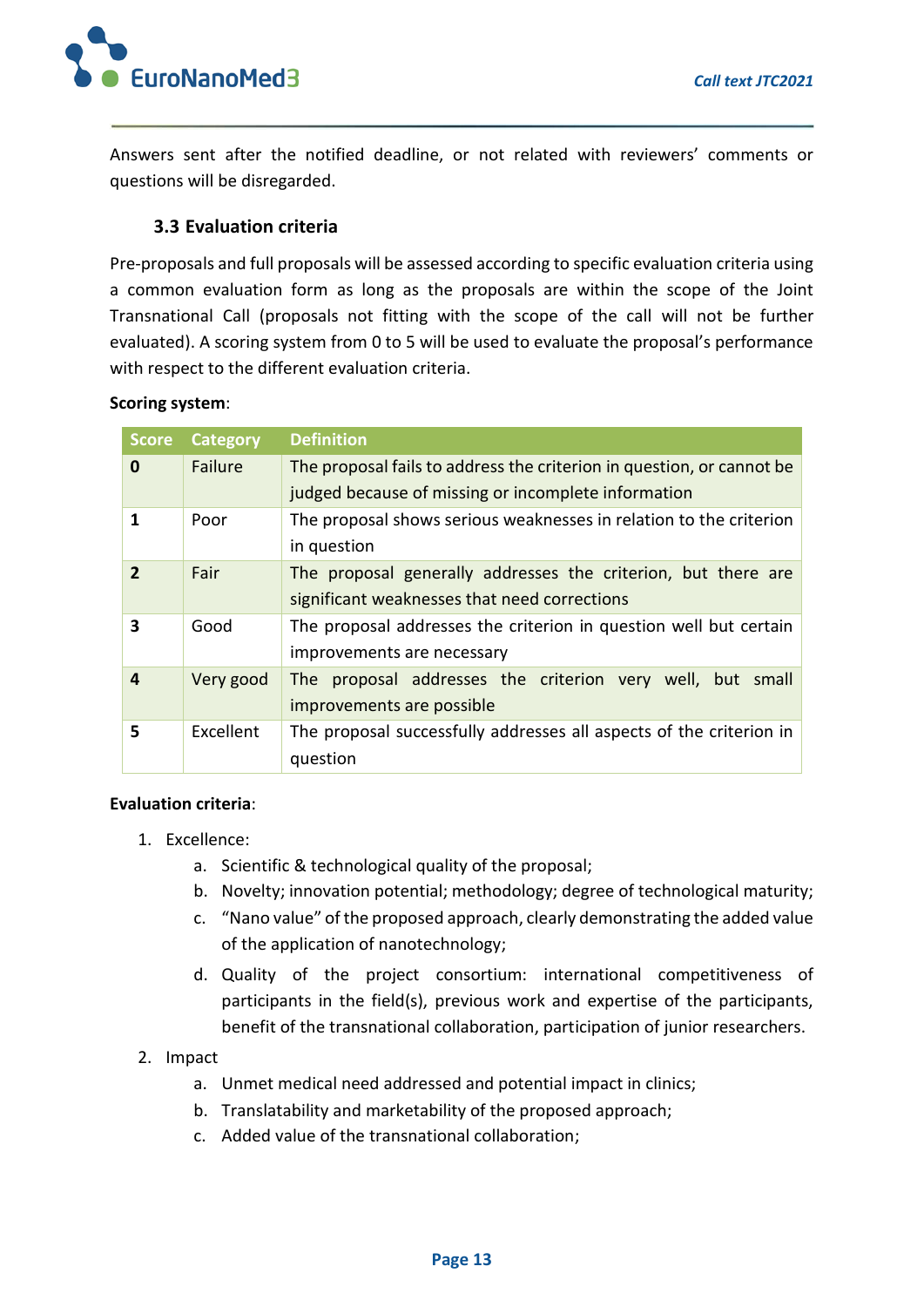

- d. **Innovation applied research projects**: potential impact of expected results in different domains of nanomedicine or cross-KET applications, marketability potential, quality of the dissemination and exploitation plan;
- e. **Projects with high potential of applicability at short/medium term**: expected time for market/transfer to patient towards clinical/public health applications, pharmaceutical/health device applications, other industrial applications including market and end user's scenario, quality of dissemination, exploitation and business plan.
- f. Risk assessment, safety, regulatory, ethics and other **Responsible Research and Innovation (RRI) issues** properly addressed (fit to the type of research to be performed). For this point, refer to the Guidelines for RRI in proposals to EuroNanoMed III.
- 3. Quality and efficiency of the implementation
	- a. Quality of project plan;
	- b. Adequateness of the work package structure and work plan (tasks, matching events, time schedule);
	- c. Balanced participation of project partners and integration of workload in the different work packages, quality and efficiency of the coordination and management;
	- d. Scientific justification and adequacy of the requested budget;

## **4. FINAL DECISION ON FUNDING**

Based on the ranking list established by the PRP and on available funding, the CSC will suggest the projects to be funded to the national/regional funding organisations. Based on these recommendations, final decisions will be made by the national/regional funding organisations, subjected to budgetary considerations. The national/regional funding organisations will follow the ranking list established by the PRP members.

The project coordinator will be informed by the JCS about the final decision and should inform his/her project partners.

## **5. PROJECT START, CONSORTIUM AGREEMENT AND DATA MANAGEMENT PLAN**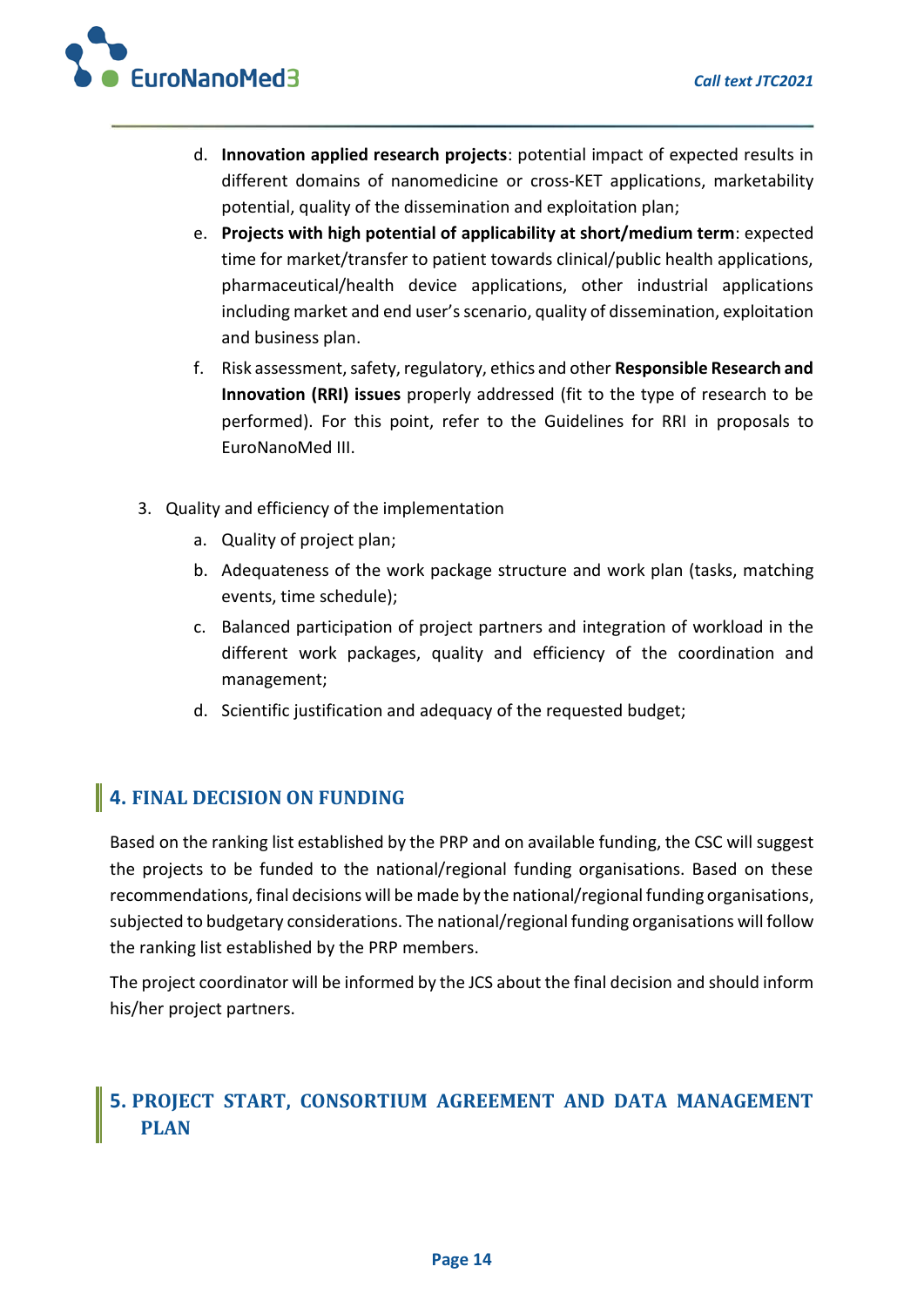

Project partners of projects selected for funding must fix a common project start date, which will be the reference date for yearly and final reporting. This common project start date must be stated in the Consortium Agreement (CA).

#### **CONSORTIUM AGREEMENT**

It will be the responsibility of the project coordinator to draw up a Consortium Agreement suitable to their projects partners in order to manage the delivery of the project activities, finances, intellectual property rights (IPR) and to avoid disputes which might be detrimental to the completion of the project. The project coordinator is responsible for sending the CA signed by all partners to the JCS. This consortium agreement will be made available to the concerned funding organisations. The project consortium is strongly encouraged to sign this CA before the official project start date, and in any case the CA should be signed as soon as possible, but **no later than six months after the official project start date.** Please note that national regulations may apply concerning the requirement for a CA. Further instructions will be provided by the JCS to the coordinators of the projects selected for funding.

#### **DATA MANAGEMENT PLAN**

After the evaluation and selection procedures are completed, each consortium selected to be funded is required to draft a Data Management Plan and data handling protocols according to international state-of-the-art standards [\(FAIR](https://www.nature.com/articles/sdata201618) and [GDPR](https://ec.europa.eu/info/law/law-topic/data-protection/eu-data-protection-rules_en) compliant and secure). Within six (6) months after the start of the project the DMP must be sent to the Joint Call Secretariat by the consortium coordinator. DMPs are living documents and can be updated throughout the runtime of the projects, at best with annual reports. After completion of the project, the DMP can be published.

Where nationally required, a format for data storage, data/model exchange and data/model sharing agreements will be available by the national funder in due time to successful consortia.

## **6. RESPECT FOR RELEVANT EUROPEAN AND INTERNATIONAL STANDARDS**

The submitted proposals have to respect relevant European and international standards like:

- The new EC Regulation (EC 2016/679) on the protection of natural persons with regard to the processing of personal data and on the free movement of such data. This Regulation applies in all Member States from May 25, 2018 and thus also for the ENM JTC 2021 granted projects [\(https://publications.europa.eu/en/publication-detail/-](https://publications.europa.eu/en/publication-detail/-/publication/3e485e15-11bd-11e6-ba9a-01aa75ed71a1/language-en) [/publication/3e485e15-11bd-11e6-ba9a-01aa75ed71a1/language-en\)](https://publications.europa.eu/en/publication-detail/-/publication/3e485e15-11bd-11e6-ba9a-01aa75ed71a1/language-en).
- European Research Council Guidelines on Implementation of Open Access to Scientific Publications and Research Data (referred to in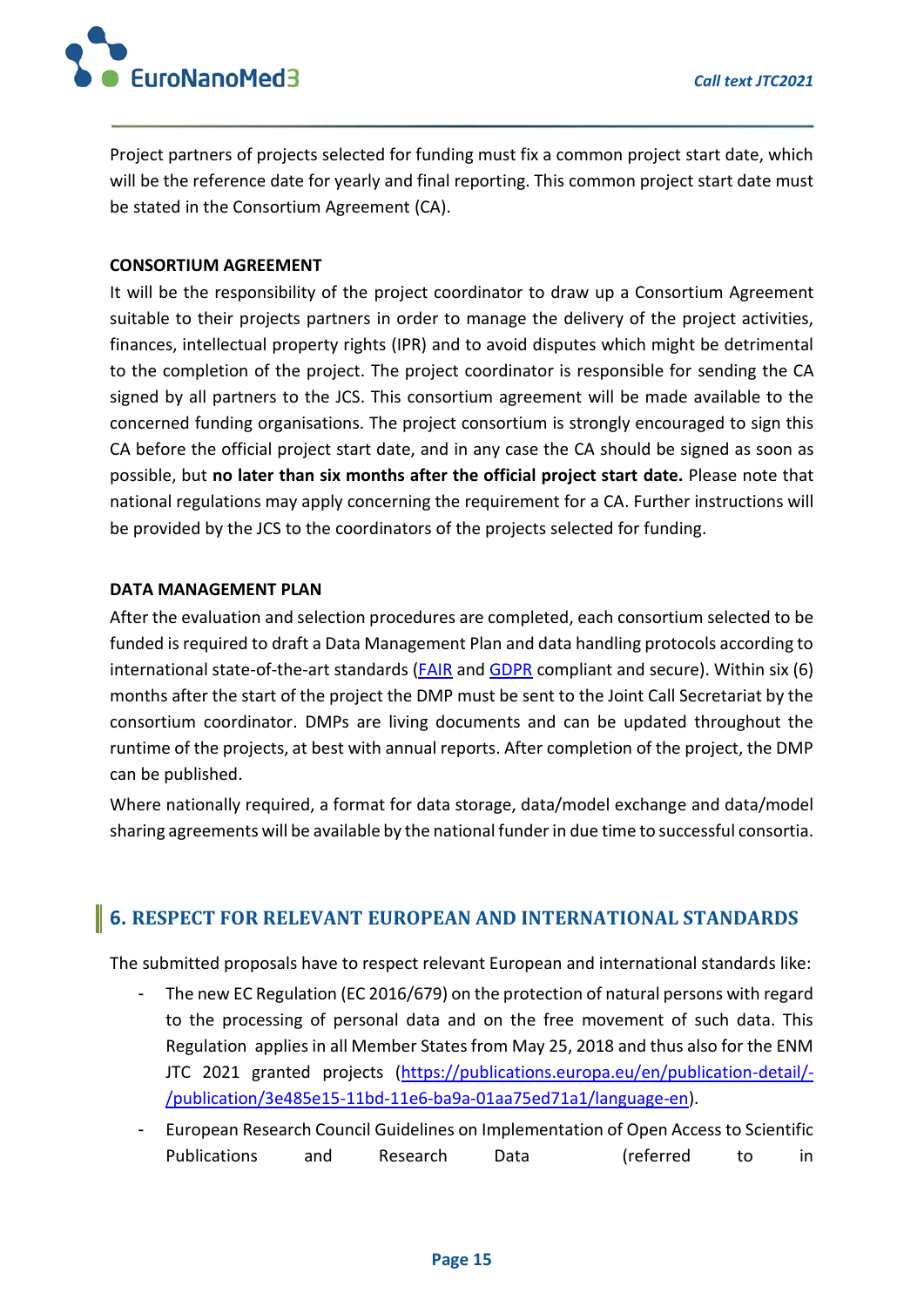

[http://ec.europa.eu/research/participants/docs/h2020-funding-guide/cross-cutting](http://ec.europa.eu/research/participants/docs/h2020-funding-guide/cross-cutting-issues/open-access-data-management/open-access_en.htm)[issues/open-access-data-management/open-access\\_en.htm\)](http://ec.europa.eu/research/participants/docs/h2020-funding-guide/cross-cutting-issues/open-access-data-management/open-access_en.htm)

- To make research data findable, accessible, interoperable and re-usable (FAIR), a data management strategy is **mandatory in the full proposal**. For an example of questions for a data management strategy, see Annex 1 in [http://ec.europa.eu/research/participants/data/ref/h2020/grants\\_manual/hi/oa\\_pil](http://ec.europa.eu/research/participants/data/ref/h2020/grants_manual/hi/oa_pilot/h2020-hi-oa-data-mgt_en.pdf) [ot/h2020-hi-oa-data-mgt\\_en.pdf](http://ec.europa.eu/research/participants/data/ref/h2020/grants_manual/hi/oa_pilot/h2020-hi-oa-data-mgt_en.pdf)
- A data management strategy/plan should include information on:
	- o the handling of research data during & after the end of the project;
	- o what data will be collected, processed and/or generated and/or reused;
	- o which methodology & standards will be applied;
	- o whether data will be shared/made open access;
	- o how data will be curated & preserved (including after the end of the project).

## **7. REPORTING REQUIREMENTS**

Each project coordinator, on behalf of all participating partners, shall submit to the JCS an annual and final scientific progress report of the transnational project (in English) by filling out a template provided by JCS stating the scientific progress, the goals that have been met, and corrective measures set in case that the annual project plan has not been fulfilled. It may also be necessary for project partners' principal investigators to submit reports individually to their national funding organisation in accordance with the respective national/regional regulations. In addition, project coordinators present the project results during EuroNanoMed meetings (Review Seminars coupled to Training Workshops for funded researchers). Accordingly, travel expenses to attend these meetings should be included in the proposal budget plans.

In case of ANY significant changes in the work program or the consortium composition, the coordinator must inform the JCS, who will inform the relevant funding organisations, who will decide upon the proper action to be taken. Selected project coordinators, upon notification, are expected to deliver an abstract of their project suitable for communication and dissemination purposes. In addition, the funding recipients are expected to participate and contribute to any communication activity initiated by ENM III in the funding period and beyond. Importantly, all funding recipients must ensure that all outcomes (publications, etc.) of transnational EuroNanoMed III funded projects include a proper acknowledgement of ERA-NET EuroNanoMed III and the respective funding partner organizations. Publication with Open Access is encouraged.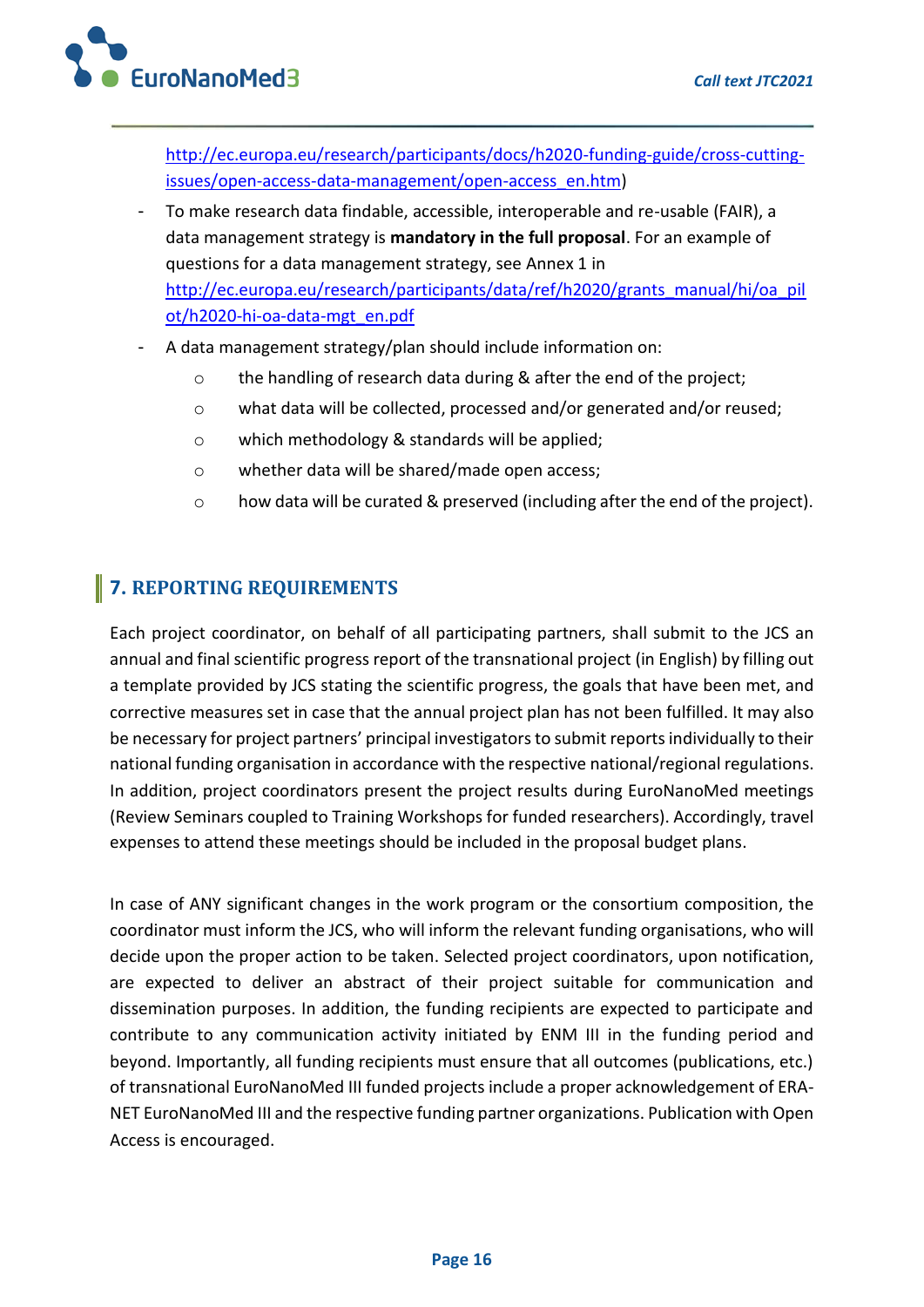

## **ANNEX I. SUMMARY OF THE EURONANOMED JTC 2021 PARTICIPANTS INDICATIVE FUNDING COMMITMENTS AND ELIGIBILITY**

| <b>Participant organisation name</b>                                                                                            | Country /<br><b>Region</b>      | <b>Funding</b><br>academic<br>or clinical/<br>academic<br>partners     | <b>Funding</b><br>academic or<br>clinical<br>partners with<br>private<br>partners<br>(please specify<br>if is private for<br>profit or non<br>for profit) | <b>Funding</b><br>private<br>partners<br>only (please<br>specify if is<br>private for<br>profit or non<br>for profit) | <b>Tentative initial</b><br>funding<br>commitment<br>(Euros)                               | Regular<br>projects | <b>Short</b><br>projects | <b>Close to</b><br>market<br>projects<br>(High<br>TRLs) | <b>Envisage</b><br>d<br>number<br>of teams<br>potential<br>ly.<br>funded<br>with the<br>tentative<br>initial<br>funding<br>commit<br>ment |
|---------------------------------------------------------------------------------------------------------------------------------|---------------------------------|------------------------------------------------------------------------|-----------------------------------------------------------------------------------------------------------------------------------------------------------|-----------------------------------------------------------------------------------------------------------------------|--------------------------------------------------------------------------------------------|---------------------|--------------------------|---------------------------------------------------------|-------------------------------------------------------------------------------------------------------------------------------------------|
| <b>Fonds de la Recherche</b><br><b>Scientifique - FNRS</b><br>(F.R.S.-FNRS)                                                     | <b>BELGIUM</b>                  | <b>YES</b>                                                             | <b>NO</b>                                                                                                                                                 | <b>NO</b>                                                                                                             | 200.000                                                                                    | <b>YES</b>          | <b>NO</b>                | <b>NO</b>                                               | $\mathbf{1}$                                                                                                                              |
| <b>Bulgarian National</b><br><b>Science Fund (BNSF)</b>                                                                         | BULGARIA                        | <b>YES</b>                                                             | NO.                                                                                                                                                       | NO.                                                                                                                   | 205.000                                                                                    | <b>YES</b>          | NO.                      | ΝO                                                      | 3                                                                                                                                         |
| <b>Technology agency of the</b><br><b>Czech Republic (TACR)</b>                                                                 | <b>CZECH</b><br><b>REPUBLIC</b> | <b>YES</b>                                                             | <b>YES</b>                                                                                                                                                | <b>YES</b>                                                                                                            | 750.000                                                                                    | <b>YES</b>          | <b>YES</b>               | <b>YES</b>                                              | $5-6$                                                                                                                                     |
| <b>Israel, Ministry of Health</b><br>(CSO-MOH)                                                                                  | <b>ISRAEL</b>                   | <b>YES</b>                                                             | NO.                                                                                                                                                       | NO.                                                                                                                   | 300.000                                                                                    | <b>YES</b>          | YES                      | ΝO                                                      | $2 - 3$                                                                                                                                   |
| <b>Egyptian Academy of</b><br><b>Scientific Research and</b><br><b>Technology (ASRT)</b>                                        | <b>EGYPT</b>                    | <b>YES</b>                                                             | <b>YES</b>                                                                                                                                                | <b>YES</b>                                                                                                            | 400.000                                                                                    | <b>YES</b>          | <b>YES</b>               | <b>YES</b>                                              | $3 - 4$                                                                                                                                   |
| <b>Estonian Research Council</b><br>(ETAg)                                                                                      | <b>ESTONIA</b>                  | YES                                                                    | YES                                                                                                                                                       | <b>NO</b>                                                                                                             | 100.000                                                                                    | <b>YES</b>          | YES                      | <b>YES</b>                                              | 2                                                                                                                                         |
| <b>Agence Nationale de la</b><br><b>Recherche (ANR)</b>                                                                         | <b>FRANCE</b>                   | <b>YES</b>                                                             | <b>YES</b>                                                                                                                                                | <b>YES</b>                                                                                                            | 2.500.000                                                                                  | <b>YES</b>          | <b>NO</b>                | <b>NO</b>                                               | $10-12$                                                                                                                                   |
| <b>Italian Ministry of Health</b><br>(IMH)                                                                                      | <b>ITALY</b>                    | <b>YES</b>                                                             | NO                                                                                                                                                        | NO.                                                                                                                   | 1.000.000                                                                                  | <b>YES</b>          | <b>YES</b>               | YES                                                     | 4                                                                                                                                         |
| Valsts izglītības attīstības<br>agentūra (SEDA/VIAA)                                                                            | LATVIA                          | <b>YES</b>                                                             | <b>YES</b>                                                                                                                                                | <b>YES</b>                                                                                                            | 420.000                                                                                    | <b>YES</b>          | <b>YES</b>               | <b>YES</b>                                              | $\overline{2}$                                                                                                                            |
| Lietuvos mokslo taryba<br>(RCL)                                                                                                 | LITHUANIA                       | YES:<br>Lithuanian<br>research<br>and<br>education<br>institution<br>s | YES: Public<br>health care<br>institutions                                                                                                                | <b>YES (2)</b>                                                                                                        | 100.000-<br>150.000                                                                        | <b>YES</b>          | YES                      | YES (w/<br>restriction<br>s)                            | $\mathbf{1}$                                                                                                                              |
| <b>National Centre for</b><br><b>Research and</b><br><b>Development (NCBR)</b>                                                  | <b>POLAND</b>                   | <b>YES</b>                                                             | <b>YES</b>                                                                                                                                                | <b>YES</b>                                                                                                            | 1.200.000<br>(600.000 for<br>regular<br>projects and<br>600.000 for<br>shorts<br>projects) | <b>YES</b>          | <b>YES</b>               | <b>YES</b>                                              | $1 - 3$                                                                                                                                   |
| <b>Executive Agency for</b><br><b>Higher Education,</b><br><b>Research, Development</b><br>and Innovation Funding<br>(UEFISCDI) | ROMANIA                         | <b>YES</b>                                                             | YES                                                                                                                                                       | <b>YES</b>                                                                                                            | 500.000                                                                                    | <b>YES</b>          | <b>YES</b>               | <b>YES</b>                                              | $1 - 2$                                                                                                                                   |